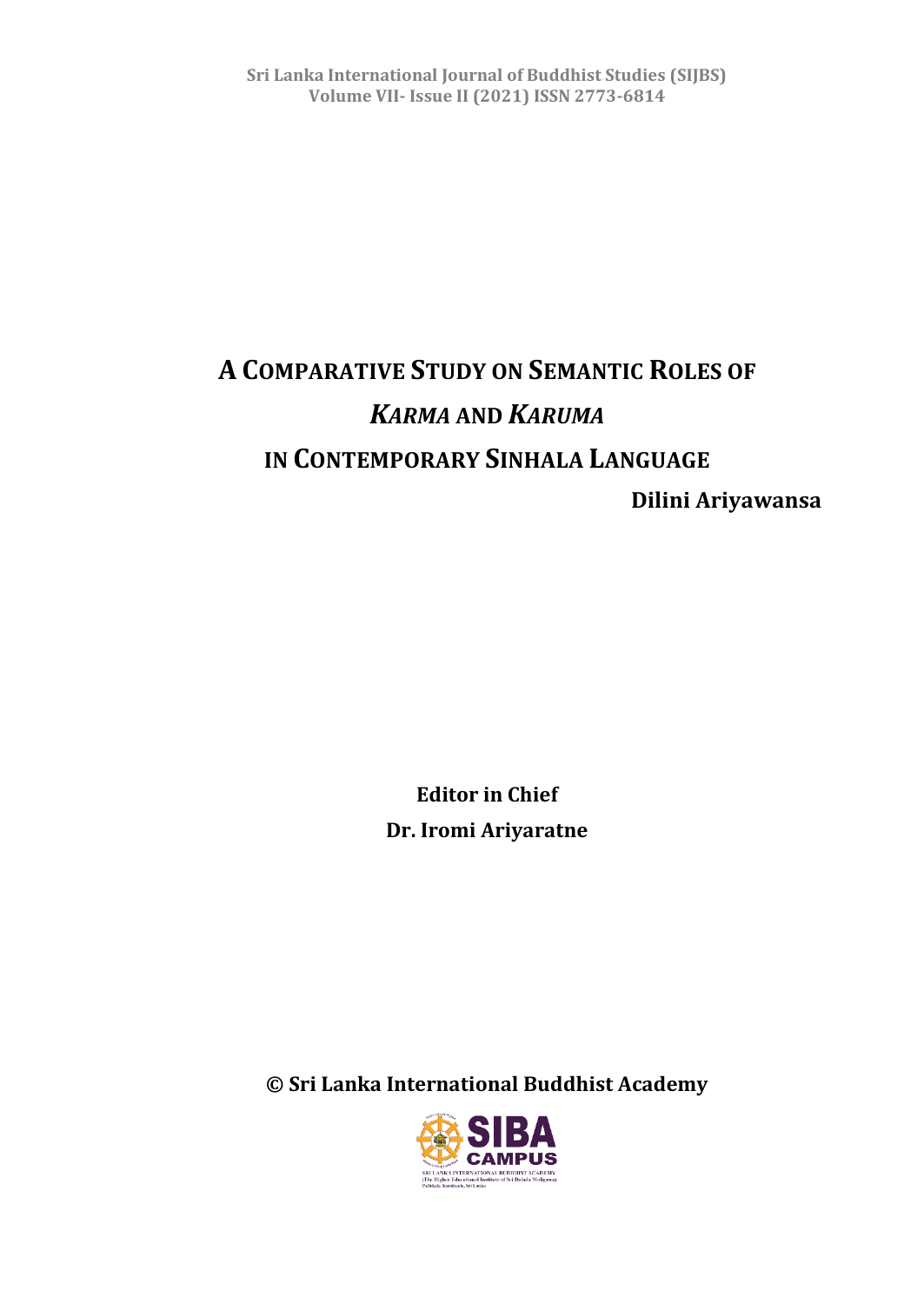# **A COMPARATIVE STUDY ON SEMANTIC ROLES OF** *KARMA* **AND** *KARUMA* **IN CONTEMPORARY SINHALA LANGUAGE**

*Dilini Ariyawansa<sup>1</sup>*

#### **Abstract**

One central concept of Buddhism is referred to as *kamma*. In Sinhala vocabulary, three words convey this idea, *karma,* a loan-word from Sanskrit, *kam,* a derived form from the Sanskrit word, and *karuma,* a phonological alteration in spoken Sinhala. Since the derived form is mainly found in classical Sinhala, this study comparatively examines the semantic roles of the word '*karma'* in contemporary written Sinhala and the word '*karuma'* in spoken Sinhala. This examination is done by comparing the sentences in written Sinhala to the utterances in spoken Sinhala in everyday discourse. From this comparison, it is evident that the semantic role of the word '*karma'* indicates the belief in Buddhist teachings as a noun and as an adjective whereas the word '*karuma'* represents only one aspect of the Buddhist concept. In spoken Sinhala, the word '*karuma'* conveys meanings such as an unwholesome deed, unlucky, ill-fated and unsuccessful and it cannot be labeled as a word relating only to Buddhist vocabulary. This demonstrates that the semantic role of the word '*karuma'* has been adjusted by the Sinhala speaking community. Therefore, the word '*karuma'* can be considered as evidence for the enrichment of contemporary spoken Sinhala vocabulary by reshaping phonetic constructions and semantic roles of the words in Buddhist vocabulary according to the needs of the community of Sinhala speakers.

#### **Keywords**

Anaptyxis, *Karuma, Karma,* Sinhala speaking community

#### **Introduction**

 $\overline{a}$ 

Pali word '*kamma'* conveys one of the central concepts of Buddhism. According to Buddhist teachings, one becomes an outcast or a noble by his *kamma*s*,* not by birth.<sup>1</sup> Further, kamma is one of the supreme factors that purifies someone's life. <sup>2</sup> The *Nibbedhikasutta* in *Aṅguttaranikāya* which explains the *kamma*, its causes, diversity, results, cessation and the path of practice for the cessation, defines *kamma* as follows:

"Action, monks, I say is intention; intending, one does action by body, by speech, by mind"<sup>3</sup>

<sup>&</sup>lt;sup>1</sup> Lecturer (MA, BA [Hons], Royal Pandit), Department of Sinhala, Faculty of Arts, University of Peradeniya, Sri Lanka. Email: dilinia@arts.pdn.ac.lk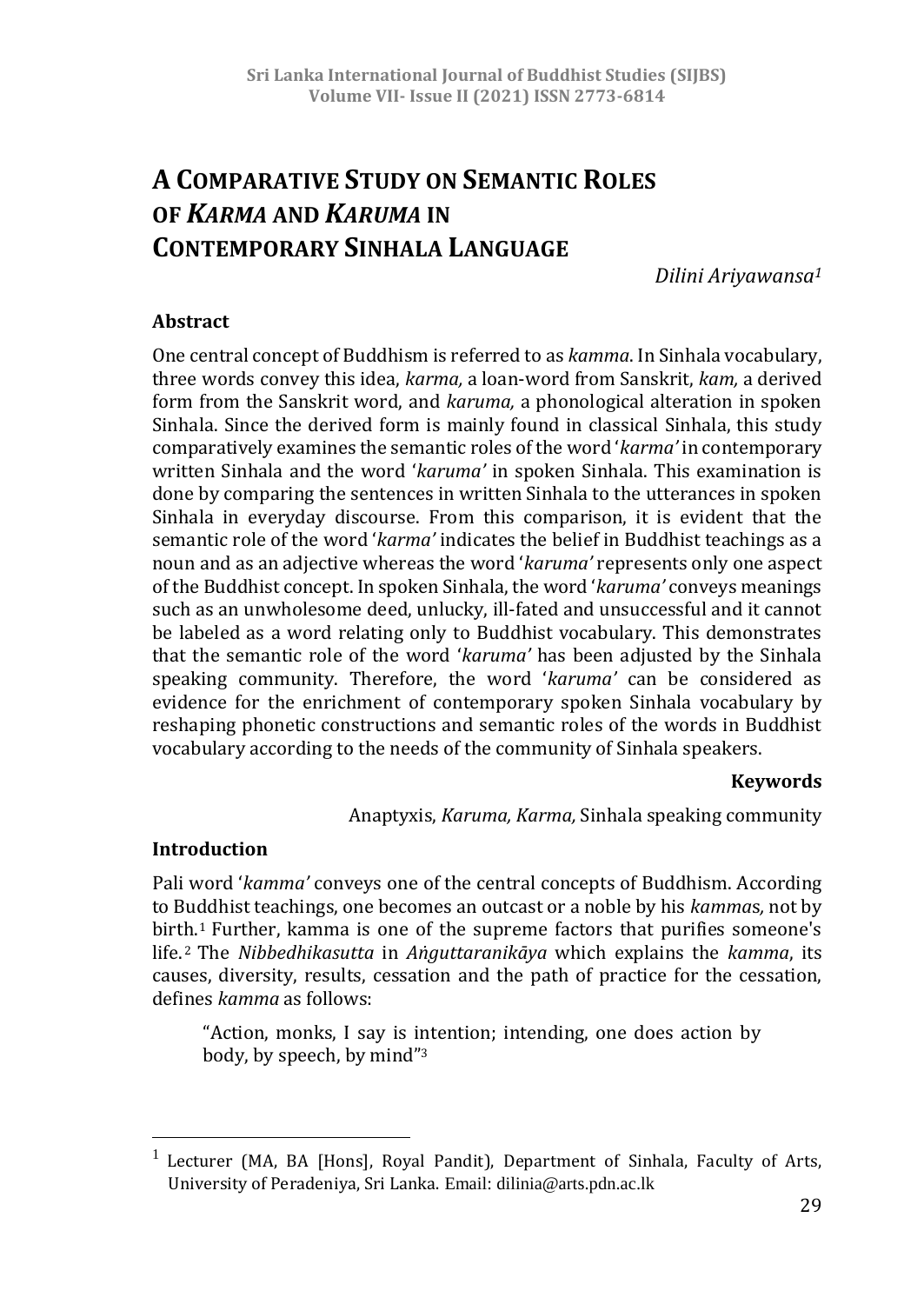As stated in the *Cūlakammavibhaṅgasutta,* being are owners and heirs of their *Kamma*s*,* and they have *kamma*s as their progenitor, kin and homing place. Further, *kammas* can differentiate them according to inferiority and superiority.<sup>4</sup> However, in *Mahākammavibhaṅgasutta,* it has been mentioned that there are four types of *kamma*s, incapable and appears incapable, incapable and appears capable, capable and appears capable, capable and appears incapable. For example, who kills living beings and holds the right view may have a good rebirth. He will experience the results of his misdeed later.<sup>5</sup> Currently, some Western scholars compare Buddhist teachings on *kamma* and rebirth to Christian ideas of evil whereas some accept the concept of *kamma* while rejecting the belief of rebirth.<sup>6</sup> Although it is a core teaching of Buddhism, at present, the discourse on *kamma* is not confined to Buddhist communities.

The lexical meanings of the Pali word '*kamma'*, which has been derived from Sanskrit word *karma,* are 'doing', 'deed' and 'work'.<sup>7</sup> In its development from Sanskrit, the Pali language underwent several phonological changes. One of those alterations is the assimilation of medial bi-consonantal clusters. <sup>8</sup> For instance, the words *rakta, tarka* and *varṇa* in Sanskrit language become *ratta, takka* and *vaṇṇa* in Pali. In the aforementioned words, *kt, rk* and *rṇ* clusters have become *tt, kk* and *ṇṇ* through assimilation. Accordingly, the word *karma* (*rm* cluster) in Sanskrit becomes *kamma* (*mm* cluster) when derived to Pali language.

Some words related to Buddhist teachings and Buddhist literature are found in everyday discourse of the contemporary Sinhala language. For instance, the Sinhala speaking community uses the term *ane aniccaṃ* to express heartfelt condolences. The word *aniccaṃ* in this term has been derived from Sanskrit word *anitya* and the Pali word *anicca,* which means impermanence. Further, the name Vessantara refers to a generous king whereas the name Kevatta indicates a conspirator. However, there are more Sanskrit words in the Sinhala vocabulary compared to the amount of Pali words. Instead of using Pali *kamma* as a loanword, Sanskrit word *karma* has been borrowed and inserted into the Sinhala language.

There are three different forms related to the Sanskrit word *karma*. This paper explores two of them with particular emphasis on the semantic roles of those forms in contemporary Sinhala language.

#### **Phonological Developments of the Word** *Karma* **in Sinhala Language**

According to the phonological rules of early Sinhala language, consonantal clusters develop into single consonants. Therefore, the Sanskrit word *karma* has been added to the Sinhala language as *kam* by converting *rm* compound to a single consonant, *m*. In addition to this derived form, the word *karma* can also be found in Sinhala vocabulary as a loan-word from Sanskrit. Further, in some instances, the Sinhala speaking community adds a vowel between consonantal compounds and converts them into single consonants. In historical linguistics, this process is called 'anaptyxis'. Some examples from the everyday discourse are as follows: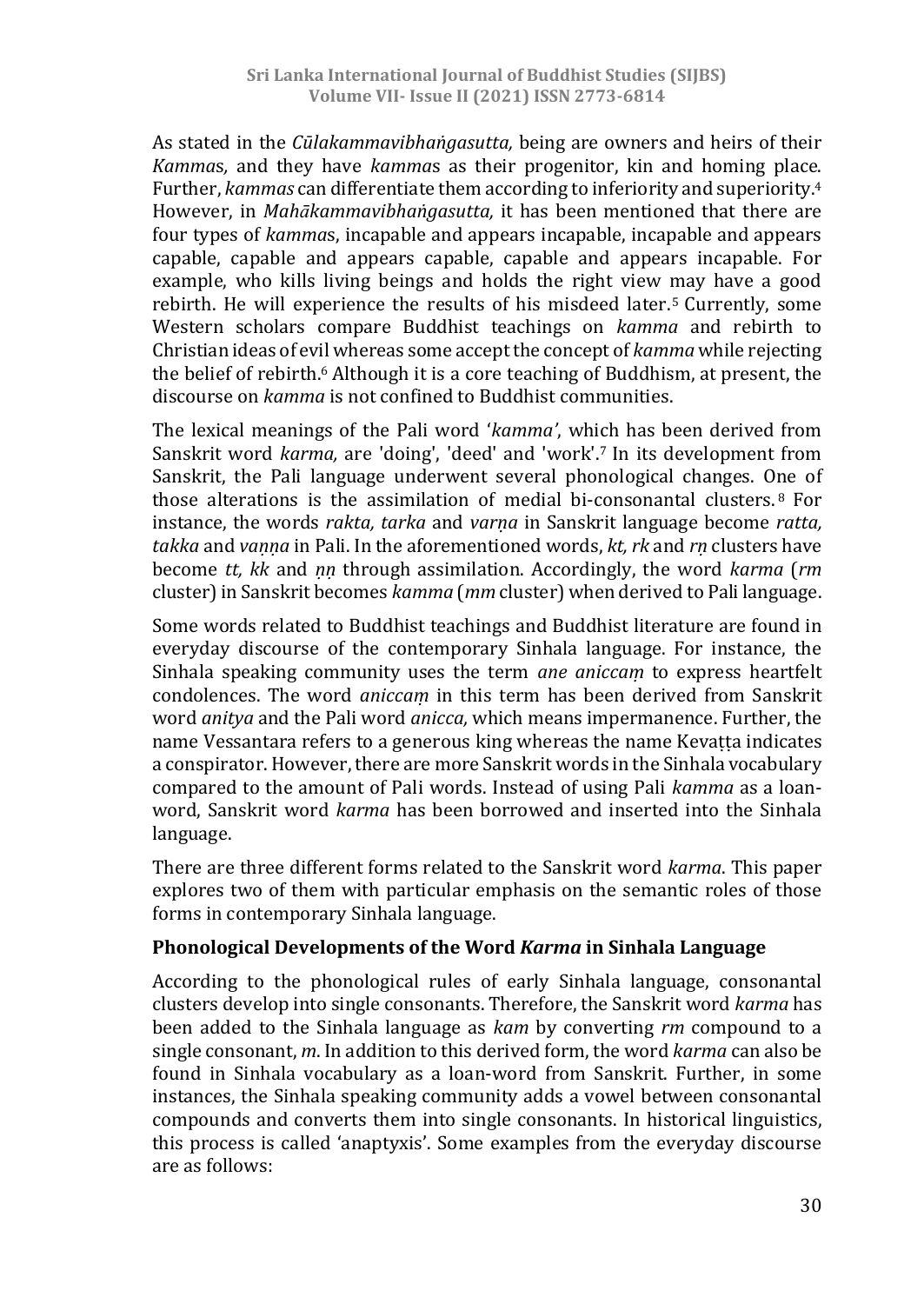- 1. *varṣā* (Sanskrit) > *varusā*
- 2. *grīṣma* (Sanskrit) > *girisma*
- 3. *śloka (Sanskrit) > solōka*
- 4. plan (English) > *pælǣna*
- 5. buns (English) > *banis*

The aforementioned Sanskrit and English words contain *rṣ, gr, śl*, *pl* and *ns* clusters. To make the words more easily pronounceable, consonantal clusters are converted into single consonants through anaptyxis with the vowels; *u, i, o*, *æ* and *i.* Similarly, the Sanskrit word *karma* becomes *karuma* in spoken Sinhala with vowel *u* added between the *rm* cluster. Accordingly, there are three parallel forms in the Sinhala language with a common etymology, *kam*, *karma* and *karuma.*

Although there are three separate forms in Sinhala vocabulary to indicate the idea conveyed by Sanskrit word *karma,* these forms have individual utilities and are attached to different contexts. The word *kam* was commonly found in classical Sinhala poetry because Sanskrit or Pali words were rarely used in ancient poetic works. Since this paper is based on contemporary Sinhala language, it does not examine the role of this derived form, *kam.* Due to the diglossic feature of the Sinhala language, separate words can be identified in written vocabulary and spoken vocabulary. The Sanskrit loan-word *karma,* which has been used in classical Sinhala prose, can be seen mainly in contemporary written language. On the other hand, the form *karuma* can be commonly found in spoken Sinhala vocabulary. Although the words *karma* and *karuma* share the same etymology, it is evident that they have different semantic roles in written and spoken forms of contemporary Sinhala language.

#### **The Semantic Role of the Word** *Karma* **in Written Sinhala Language**

In written Sinhala, the Sanskrit loan-word *karma* is mainly found in the texts related to Buddhism. For instance, the word *karma* functions as a noun in Sinhala sentences by inflecting in noun cases as follows:

- 1. *sambudu dahamē karmaya yanu cētanāva vē<sup>9</sup>* (*karma* is defined as intention in Buddhism*.*)
- 2. *karmayē vipāka<sup>10</sup>* (Results of *karma*)
- 3. *lōkayē siyalla karmayaṭa anuvama siduvannē da?<sup>11</sup>* (Does everything in the world happen according to *karma*?)
- 4. *atīta karmavalin vipākayak æthi karannē kesē da?<sup>12</sup>* (How do the past *karma*s generate results?)
- 5. *suḷu suḷu akusala karmavalaṭa vipāka dīmaṭa avasthāvak nolæbīma<sup>13</sup>* (Minor unwholesome *karma*s do not get an opportunity to produce results.)

When examining the above examples, it is evident that the word *karma* expresses the meaning related to Buddhist teachings in the *Nibbedhikasutta.* This word inflects in several noun cases according to the syntactic slot*.* Therefore, the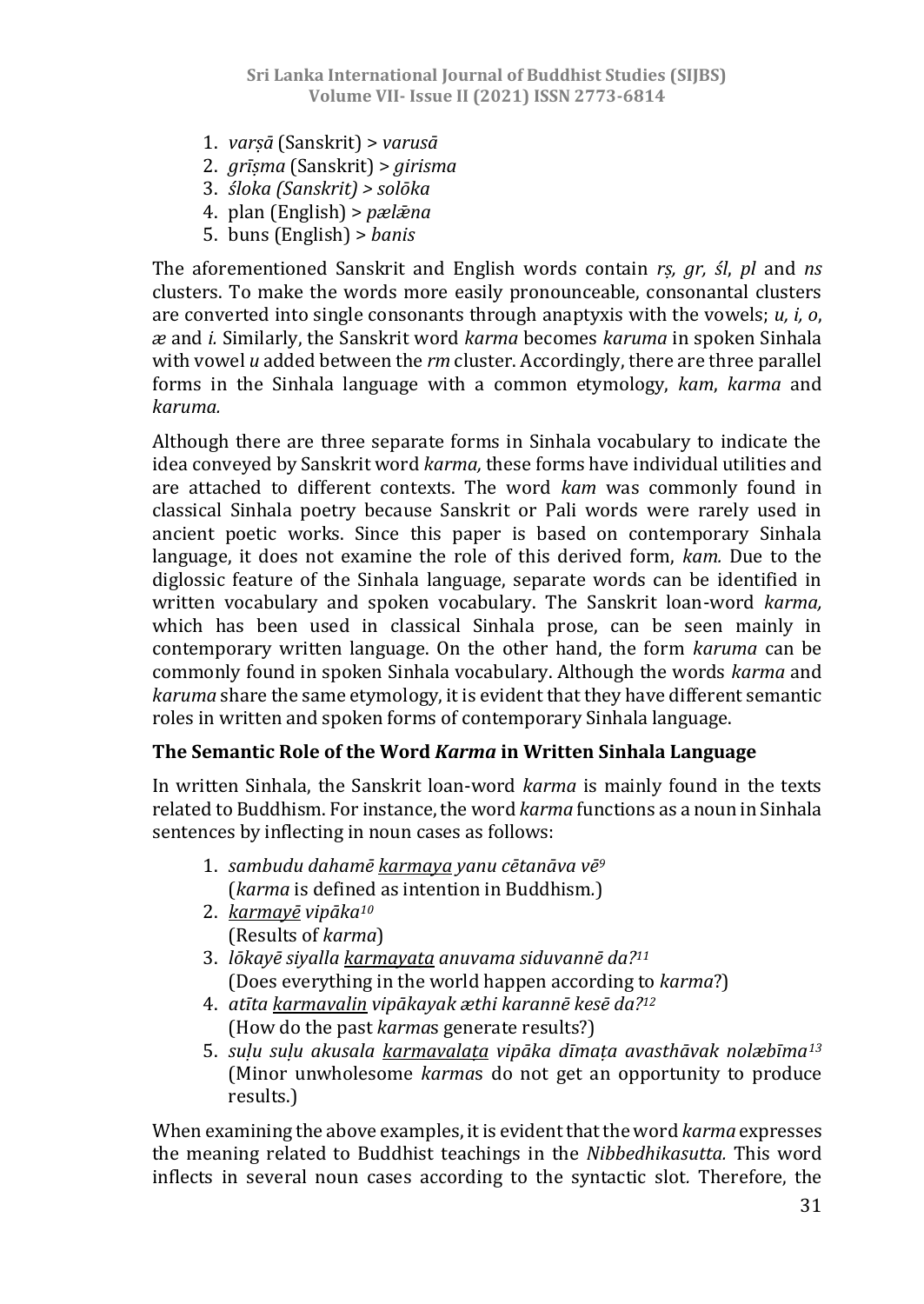semantic role of the noun *karma* in the aforesaid sentences is conveying the original Buddhist idea.

In addition, the Sanskrit word *karma* performs the duty of an adjective in compounds such as *karma saṅkalpaya* (the concept of *karma*), *karma vipāka* (the results of *karma*s) and *karma phala* (the results of *karma*s) in the contexts related to Buddhism. In these examples, the noun stem has been used as an adjective. These compounds convey ideas relevant to Buddhist beliefs. Although the word *karma* in Sinhala vocabulary also conveys several meanings including work, occupation and deed, in instances such as *śalya-karma* (operations), *śāntikarma* (rituals) and *karma vibhakti* (accusative case), it still performs the function of expressing the original Buddhist idea in relevant contexts. In other words, the Sanskrit word *karma* can be used in Sinhala language to indicate an intention according to Buddhist perspective. Therefore, the semantic role of conveying the original Buddhist idea has not been changed in the noun *karma* and the adjective *karma* in written Sinhala language.

#### **The Semantic Role of the Word** *Karuma* **in Spoken Sinhala Language**

A considerable portion of Sinhala vocabulary is common to written and spoken variants. Conversely, some words are confined to spoken Sinhala whereas some are limited to written variant. In some instances, written forms and spoken forms have slight differences due to phonological developments in the spoken variant. Since the aim of these developments is to achieve the convenience of pronunciation, they occur in accordance with the phonetic features of the native language. As previously stated, the word *karma* becomes *karuma* in spoken Sinhala to avoid the *rm* consonant cluster. Although the word *karma* can also be seen in spoken Sinhala, *karuma* is the most accustomed form in Sinhala speech community. The employment of the word *karuma* as a noun and as an adjective is similar to that of the word *karma.* However, it can be examined that the word *karuma* has a different semantic role in spoken Sinhala compared to the role of the word *karma* in written variant.

The Sinhala speaking community uses the word *karuma* in utterances as a noun by inflecting in cases as follows:

- 1. *Mēka mage pūruve karumayak.* (This is an unwholesome deed I have done in the past.)
- 2. *Mē karumayen maṃ kavada goḍa ennada?* (When will I get rid of this suffering?)
- 3. *Mama karuma gevanavā.* (I am paying for what I have done in the past.)
- 4. *Mēvā pera karumavala vipāka.* (These are the results of previous unwholesome deeds.)
- 5. *Anunge karumavalata karagahanna epā.* (Do not intervene in unwholesome deeds done by others.)

When comparing these kind of utterances with the sentences in written Sinhala language, it is evident that the word *karuma* is confined to negative contexts. For instance, when someone believes that he is enjoying the results of good deeds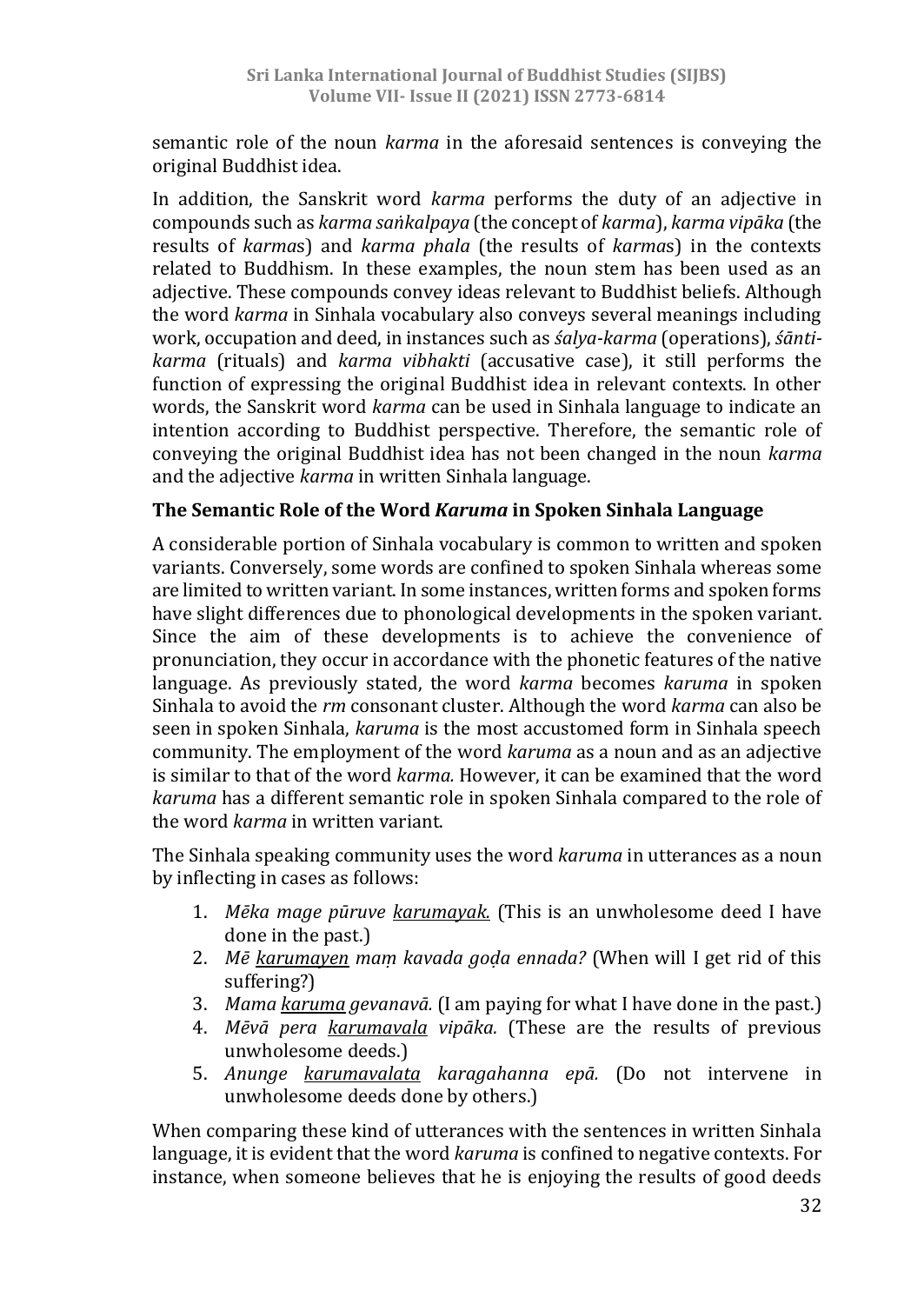done in a previous birth, he does not say that they are the results of *karuma* although he can write it as the results of *karma.* Although own *kamma*s differentiate beings according to both inferiority and superiority  $14$ , Sinhala speech community emphasizes one aspect, "misdeeds produce bad results". Despite there being four types of *kamma*s as incapable and appears incapable, incapable and appears capable, capable and appears capable, and capable and appears incapable15, people believe that they can pay for what they have done in the past and stop *kamma*s from producing results.

According to Buddhist teachings, one who performed meritorious deeds rejoices in this birth and in the next birth.<sup>16</sup> However, the use of the word *karuma* in spoken Sinhala only reflects the opposite idea of the above teaching, one who performed misdeeds grieves in this birth and the next birth.<sup>17</sup> On the other hand, in written Sinhala, the noun *karma* can be compounded with both positive and negative adjectives. For example, compounds such as *kusala karma* (wholesome deeds) and *akusala karma* (unwholesome deeds) can be seen in written Sinhala. However, the noun *karuma* in spoken Sinhala is never used with a positive adjective and the semantic role of this noun is confined to conveying a negative meaning.

Examining semantic changes in the English language, a researcher has pointed out that the criteria for rating a meaning as new are harder to establish and apply than those for rating a word as new.<sup>18</sup> When comparing the idea conveyed by the word *karuma* to the meaning of the word *karma*, it is evident that the word *karuma* does not indicate a new meaning. Although both acceptable and unacceptable intentions can be expressed by the word *karma*, the form *karuma* only conveys ideas related to unacceptable intentions. According to linguistics, this can be considered narrowing, a type of semantic change that restricts the meaning of a word. For example, the meaning of 'deor' was 'animal' in Old English. However, in contemporary language, 'deer' is a specific kind of animal.<sup>19</sup>

In addition to performing as a noun, the word *karuma* plays the role of an adjective. The Sinhala speaking community uses utterances such as *karuma vasaṃgatayak* (an ill-fated pandemic), *karuma jīvitayak* (a miserable life) and *karuma rassāvak* (a stressful job) in everyday discourse. When examining the meaning of this type of compounds, it can be noted that there are two types of combinations.

| karuma + negative meaning |                                   | karuma + neutral meaning |                          |  |
|---------------------------|-----------------------------------|--------------------------|--------------------------|--|
| $=$ negative meaning      |                                   | $=$ negative meaning     |                          |  |
| <b>Utterance</b>          | Context                           | Utterance                | Context                  |  |
| karuma<br>tuvālayak       | suffer from an<br>incurable wound | karuma væssak            | suffer from a<br>rain    |  |
| karuma<br>yuddayak        | suffer from a war                 | karuma pāvillak          | suffer from a<br>drought |  |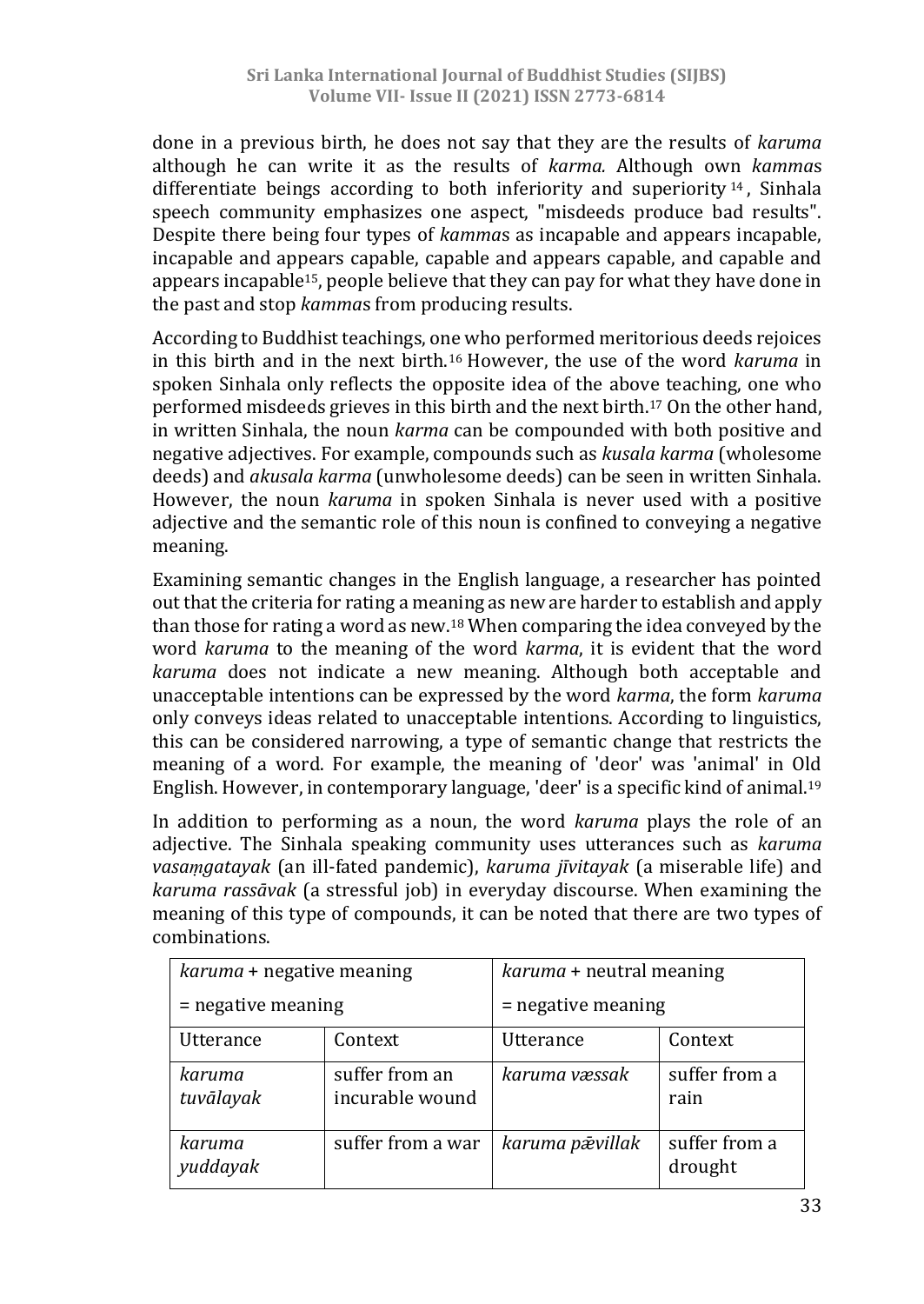| karuma     | face an ill-fated        | karuma         | face a difficult         |
|------------|--------------------------|----------------|--------------------------|
| anaturak   | accident                 | vibāgayak      | exam                     |
| karuma     | suffer from a            | karuma kālayak | spend a                  |
| gamvaturak | flood                    |                | stressful time           |
| karuma     | suffer from              | karuma         | the governing            |
| pātālayak  | underworld<br>activities | pālanayak      | party is<br>unsuccessful |

Further, the Sinhala speaking community uses the word *maha* (*maha karuma tuvālayak, maha karuma væssak,* etc.) to emphasize the negative aspect of the situation. When examining these examples, it becomes clear that the adjective *karuma* is also confined to indicating a negative sense. Therefore, the semantic role of the noun *karuma* in spoken Sinhala language can be identified as expressing negative concepts including an unwholesome deed, an unacceptable behavior and suffering, whereas the adjective *karuma* indicates adverse ideas such as unlucky, unsuccessful and stressful. Accordingly, it is evident that the word *karuma* in spoken Sinhala does not reflect the exact idea in Buddhist teachings.

# **Conclusion**

This paper has compared the word *karma* in written Sinhala with the word *karuma* in spoken Sinhala with special emphasis on their semantic roles. It could be evident that the noun *karma* in written Sinhala conveys the original meaning in Buddhist teachings whereas the noun *karuma* in spoken Sinhala is limited to expressly negative ideas. Further, the word *karma* functions as an adjective in written Sinhala to convey the original meaning in Buddhist beliefs. However, the semantic role of the adjective *karuma* conveys negative ideas such as 'unsuccessful', 'ill-fated' and 'unlucky'.

| karma in written Sinhala |                 | karuma in spoken Sinhala                                               |                                                                            |
|--------------------------|-----------------|------------------------------------------------------------------------|----------------------------------------------------------------------------|
| as a noun                | as an adjective | as a noun                                                              | as an adjective                                                            |
| an intention             | of an intention | An unwholesome<br>deed, an<br>unacceptable<br>wok, a cruel act,<br>etc | Unsuccessful,<br>ill-fated,<br>unlucky,<br>incurable,<br>miserable,<br>etc |

In conclusion, the word *karma* in written Sinhala and the word *karuma* in spoken Sinhala have separate semantic roles. The first form conveys the original idea in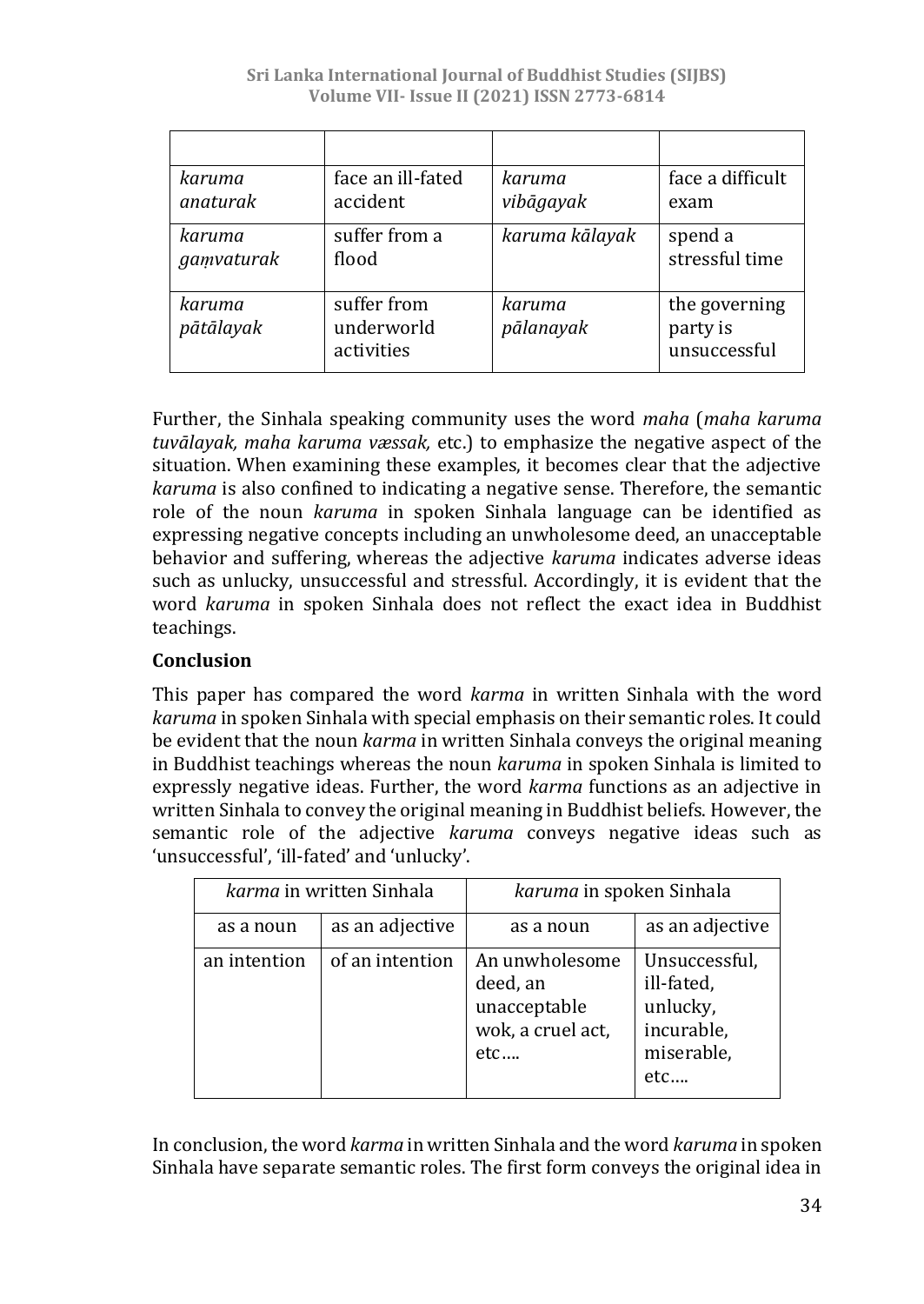Buddhism whereas the second form indicates only one aspect of that idea. Therefore, the word *karuma* can be considered an example for the enrichment of spoken Sinhala vocabulary through phonetic and semantic alterations of words in Buddhist vocabulary. Further studies are required to look at more Sinhala words that change their semantic roles to fit everyday discourse in a creative way, irrespective of the etymological relationship with Buddhist vocabulary.

#### **Endnotes**

| <sup>1</sup> "Na jaccā vasalo hoti na jaccā hoti brāhmaņo                                        |
|--------------------------------------------------------------------------------------------------|
| Kammunā vasalo hoti kammunā hoti brāhmaņo." Su : p. 41                                           |
| <sup>2</sup> "Kammam vijjā ca dhammo ca sīlam jīvitamuttamam                                     |
| Etena maccā sujihanti na gottena dhanena vā." Sa. I : p. 98                                      |
| <sup>3</sup> "Cetanāham bhikkhave kammam vadāmi Cetayitvā kammam karoti kāyena<br>vācāya manasā" |
| A. III : p. 415                                                                                  |
| <sup>4</sup> "Kammassakā mānavā sattā kammadāyādā kammayōni kammabandhū kammappaṭisaraṇā.        |
| Kammam satte vibhajati yadidam hīnappanītatāyā'ti." M. III : p. 202                              |
| <sup>5</sup> M III : p. 207                                                                      |
| <sup>6</sup> Lin and Yen 2015                                                                    |
| <sup>7</sup> Davids 1979                                                                         |
| <sup>8</sup> Suzuki 2002                                                                         |
| <sup>9</sup> pitaka.lk 2021                                                                      |
| <sup>10</sup> Budusarana 2011                                                                    |
| <sup>11</sup> Budusarana 2018                                                                    |
| <sup>12</sup> pitaka.lk 2021                                                                     |
| <sup>13</sup> Budu Dahama 2014                                                                   |
| <sup>14</sup> "Kammam satte vibhajati yadidam hīnappanītatāyā'ti." M. III : p. 202               |
| $15$ M III : p. 207                                                                              |
| <sup>16</sup> "Idha modati pecca modati katapuñño ubhayattha modati." D : p. 12                  |
| 17 "Idha socati pecca socati pāpakārī ubhayattha modati." Ibid.                                  |
| <sup>18</sup> Thorndike 1947                                                                     |
| <sup>19</sup> Traugott 2017                                                                      |
|                                                                                                  |
| <b>Abbreviations</b>                                                                             |

- A. *Aṅguttaranikāya*
- D. *Dhammapada*
- M. *Majjhimanikāya*
- p. Page
- Sa. *Saṅyuttanikāya*
- Su. *Suttanipāta*